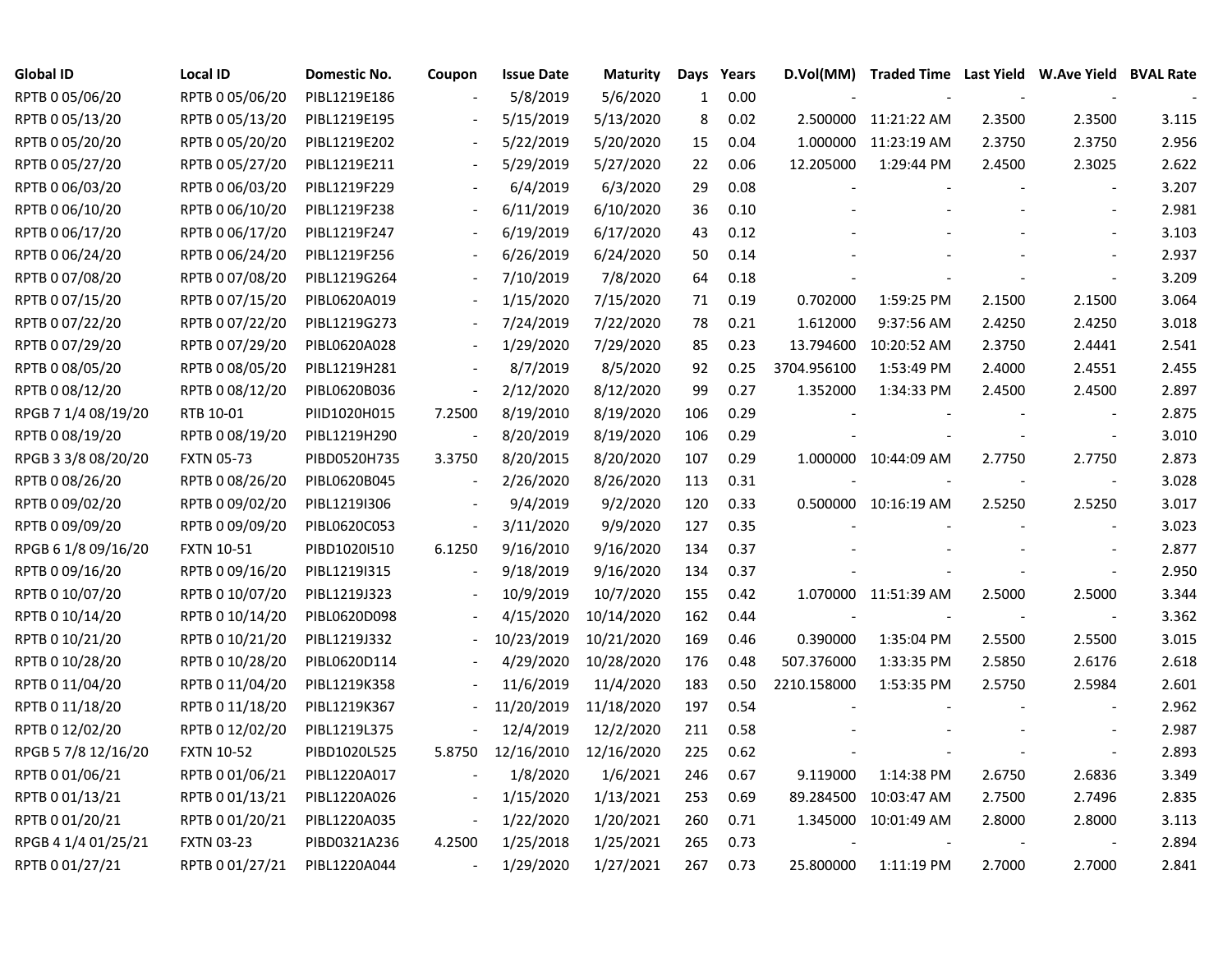| <b>Global ID</b>     | <b>Local ID</b>   | Domestic No. | Coupon                   | <b>Issue Date</b> | <b>Maturity</b>  | Days | Years | D.Vol(MM)                | Traded Time Last Yield W.Ave Yield BVAL Rate |        |                          |       |
|----------------------|-------------------|--------------|--------------------------|-------------------|------------------|------|-------|--------------------------|----------------------------------------------|--------|--------------------------|-------|
| RPTB 0 02/03/21      | RPTB 0 02/03/21   | PIBL1220B052 |                          | 2/5/2020          | 2/3/2021         | 274  | 0.75  |                          |                                              |        |                          | 2.950 |
| RPTB 0 02/10/21      | RPTB 0 02/10/21   | PIBL1220B061 |                          | 2/12/2020         | 2/10/2021        | 281  | 0.77  |                          |                                              |        |                          | 3.200 |
| RPTB 0 02/17/21      | RPTB 0 02/17/21   | PIBL1220B070 |                          | 2/19/2020         | 2/17/2021        | 288  | 0.79  |                          |                                              |        |                          | 3.547 |
| RPTB 0 02/24/21      | RPTB 0 02/24/21   | PIBL1220B089 | $\blacksquare$           | 2/26/2020         | 2/24/2021        | 295  | 0.81  |                          |                                              |        |                          | 3.359 |
| RPGB 7 3/8 03/03/21  | RTB 10-02         | PIID1021C027 | 7.3750                   | 3/3/2011          | 3/3/2021         | 302  | 0.83  |                          | 2.000000 10:49:02 AM                         | 2.9300 | 2.9300                   | 2.935 |
| RPTB 0 03/03/21      | RPTB 0 03/03/21   | PIBL1220C097 | $\omega$                 | 3/4/2020          | 3/3/2021         | 302  | 0.83  |                          |                                              |        |                          | 3.113 |
| RPTB 0 03/10/21      | RPTB 0 03/10/21   | PIBL1220C104 | $\blacksquare$           | 3/11/2020         | 3/10/2021        | 309  | 0.85  |                          | 0.500000 11:38:22 AM                         | 2.8250 | 2.8250                   | 3.143 |
| RPTB 0 03/17/21      | RPTB 0 03/17/21   | PIBL1220C113 | $\overline{\phantom{a}}$ | 3/18/2020         | 3/17/2021        | 316  | 0.87  |                          |                                              |        |                          | 2.973 |
| RPGB 3 1/2 03/20/21  | <b>FXTN 07-57</b> | PIBD0721C574 | 3.5000                   | 3/20/2014         | 3/20/2021        | 319  | 0.87  |                          | 106.000000 11:44:23 AM                       | 2.8500 | 2.8736                   | 2.896 |
| RPTB 0 04/07/21      | RPTB 0 04/07/21   | PIBL1220D149 | $\blacksquare$           | 4/8/2020          | 4/7/2021         | 337  | 0.92  |                          | 100.794000 10:09:32 AM                       | 2.8900 | 2.8900                   | 2.885 |
| RPTB 0 04/14/21      | RPTB 0 04/14/21   | PIBL1220D158 | $\blacksquare$           | 4/15/2020         | 4/14/2021        | 344  | 0.94  |                          | 11.763000 11:13:07 AM                        | 2.9000 | 2.9000                   | 3.064 |
| RPTB 0 04/21/21      | RPTB 0 04/21/21   | PIBL1220D167 | $\overline{\phantom{a}}$ | 4/22/2020         | 4/21/2021        | 351  | 0.96  |                          | 30.204000 10:28:46 AM                        | 2.9000 | 2.9000                   | 3.009 |
| RPGB 6 1/2 04/28/21  | <b>FXTN 10-53</b> | PIBD1021D531 | 6.5000                   | 4/28/2011         | 4/28/2021        | 358  | 0.98  | $\overline{\phantom{a}}$ |                                              |        |                          | 2.937 |
| RPTB 0 04/28/21      | RPTB 0 04/28/21   | PIBL1220D176 | $\sim$                   | 4/29/2020         | 4/28/2021        | 358  | 0.98  | 1150.540000              | 1:56:10 PM                                   | 2.8000 | 2.8583                   | 2.846 |
| RPTB 0 05/05/21      | RPTB 0 05/05/21   | PIBL1220E184 |                          | 5/6/2020          | 5/5/2021         | 365  | 1.00  | 2821.283200              | 1:59:27 PM                                   | 2.8000 | 2.8460                   | 2.945 |
| RPGB 4 7/8 06/13/21  | RTB 03-09         | PIID0321F092 | 4.8750                   | 6/13/2018         | 6/13/2021        | 404  | 1.11  | 746.800000               | 1:38:05 PM                                   | 2.8525 | 2.8631                   | 2.867 |
| RPGB 5 3/4 10/20/21  | RTB 10-03         | PIID1021J039 | 5.7500                   | 10/20/2011        | 10/20/2021       | 533  | 1.46  |                          |                                              |        |                          | 2.959 |
| RPGB 5 3/4 11/24/21  | <b>FXTN 10-55</b> | PIBD1021K551 | 5.7500                   | 11/24/2011        | 11/24/2021       | 568  | 1.56  |                          |                                              |        |                          | 3.018 |
| RPGB 6 3/8 01/19/22  | <b>FXTN 10-54</b> | PIBD1022G545 | 6.3750                   | 7/19/2011         | 1/19/2022        | 624  | 1.71  |                          |                                              |        | $\overline{\phantom{a}}$ | 2.973 |
| RPGB 4 01/26/22      | <b>FXTN 05-74</b> | PIBD0522A747 | 4.0000                   | 1/26/2017         | 1/26/2022        | 631  | 1.73  | 3691.000000              | 1:48:33 PM                                   | 2.8750 | 2.9117                   | 2.902 |
| RPGB 15 03/14/22     | <b>FXTN 20-02</b> | PIBD2022C021 | 15.0000                  | 3/14/2002         | 3/14/2022        | 678  | 1.86  |                          |                                              |        | $\blacksquare$           | 2.979 |
| RPGB 4 3/4 07/04/22  | <b>FXTN 03-24</b> | PIBD0322G247 | 4.7500                   | 7/4/2019          | 7/4/2022         | 790  | 2.16  | 1000.000000              | 1:57:07 PM                                   | 2.9000 | 2.9353                   | 2.927 |
| RPGB 4 7/8 08/02/22  | <b>FXTN 10-56</b> | PIBD1022H562 | 4.8750                   | 8/2/2012          | 8/2/2022         | 819  | 2.24  |                          |                                              |        |                          | 3.001 |
| RPGB 4 3/4 09/13/22  | <b>FXTN 10-57</b> | PIBD1022I570 | 4.7500                   | 9/13/2012         | 9/13/2022        | 861  | 2.36  |                          |                                              |        |                          | 3.008 |
| RPGB 12 3/4 10/17/22 | <b>FXTN 20-03</b> | PIBD2022J033 | 12.7500                  | 10/17/2002        | 10/17/2022       | 895  | 2.45  |                          |                                              |        | $\blacksquare$           | 3.012 |
| RPGB 4 5/8 12/04/22  | RTB 05-11         | PIID0522L114 | 4.6250                   | 12/4/2017         | 12/4/2022        | 943  | 2.58  | 1729.200000              | 1:38:46 PM                                   | 2.9350 | 2.9515                   | 2.945 |
| RPGB 4 12/06/22      | <b>FXTN 10-58</b> | PIBD1022L585 | 4.0000                   | 12/6/2012         | 12/6/2022        | 945  | 2.59  |                          |                                              |        |                          | 3.028 |
| RPGB 4 3/8 02/11/23  | RTB 03-10         | PIID0323B101 | 4.3750                   | 2/11/2020         | 2/11/2023 1,012  |      | 2.77  | 2776.248000              | 1:40:35 PM                                   | 2.9100 | 2.9391                   | 2.932 |
| RPGB 13 02/20/23     | <b>FXTN 20-04</b> | PIBD2023B048 | 13.0000                  | 2/20/2003         | 2/20/2023 1,021  |      | 2.80  |                          |                                              |        |                          | 3.030 |
| RPGB 5 1/2 03/08/23  | <b>FXTN 05-75</b> | PIBD0523C752 | 5.5000                   | 3/8/2018          | 3/8/2023 1,037   |      | 2.84  |                          |                                              |        |                          | 3.074 |
| RPGB 3 1/2 04/21/23  | <b>FXTN 07-58</b> | PIBD0723D588 | 3.5000                   | 4/21/2016         | 4/21/2023 1,081  |      | 2.96  |                          |                                              |        |                          | 3.199 |
| RPGB 11 7/8 05/29/23 | <b>FXTN 20-05</b> | PIBD2023E054 | 11.8750                  | 5/29/2003         | 5/29/2023 1,119  |      | 3.06  |                          |                                              |        |                          | 3.044 |
| RPGB 3 1/4 08/15/23  | RTB 10-04         | PIID1023H046 | 3.2500                   | 8/15/2013         | 8/15/2023 1,197  |      | 3.28  | 9.040000                 | 1:02:23 PM                                   | 3.2500 | 3.2544                   | 3.268 |
| RPGB 11 3/8 10/23/23 | <b>FXTN 20-06</b> | PIBD2023J068 | 11.3750                  | 10/23/2003        | 10/23/2023 1,266 |      | 3.47  |                          |                                              |        |                          | 3.059 |
| RPGB 6 1/4 03/12/24  | RTB 05-12         | PIID0524C129 | 6.2500                   | 3/12/2019         | 3/12/2024 1,407  |      | 3.85  | 1190.325000 11:35:25 AM  |                                              | 2.9850 | 2.9770                   | 2.971 |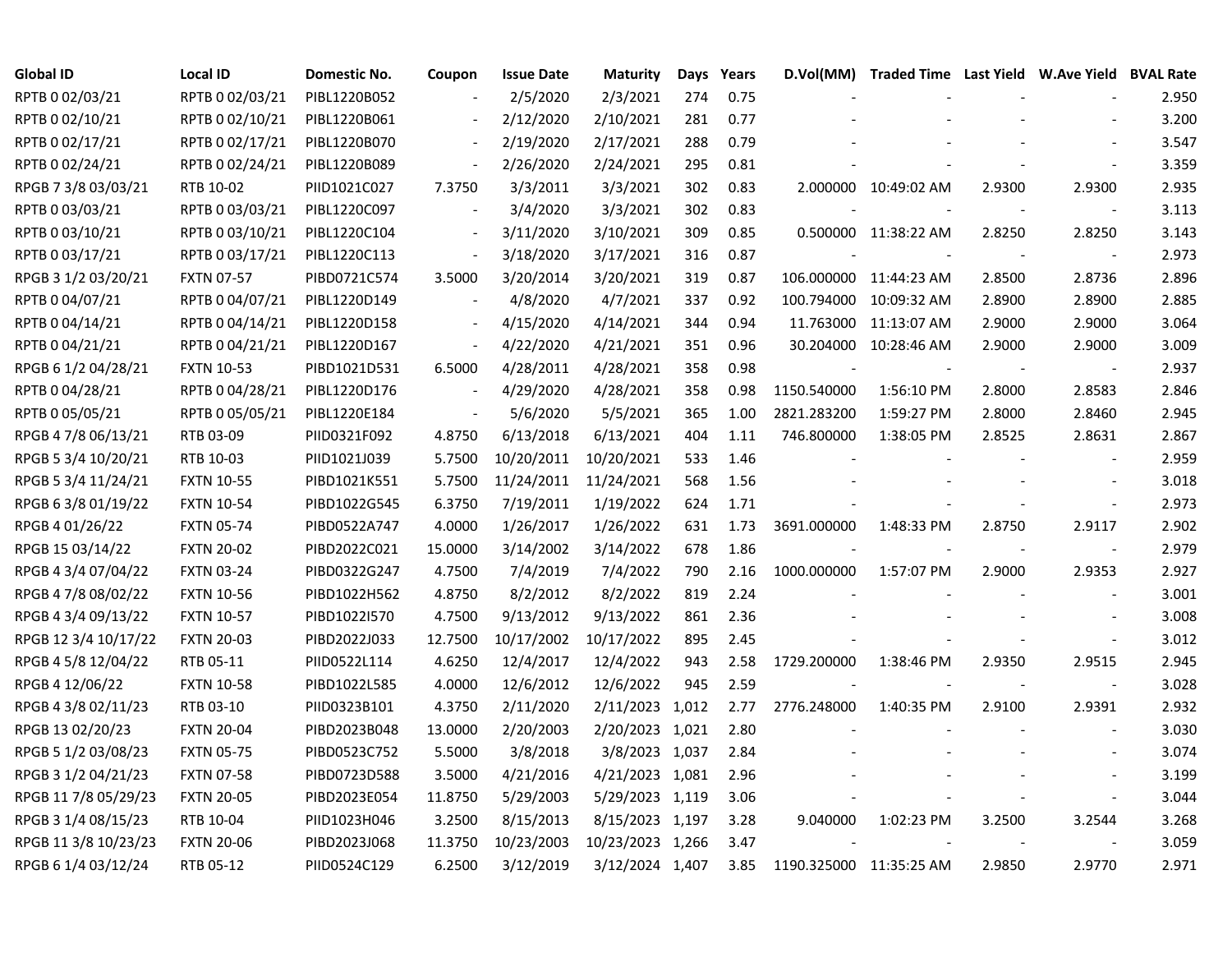| <b>Global ID</b>     | <b>Local ID</b>   | Domestic No. | Coupon  | <b>Issue Date</b> | <b>Maturity</b>        | Days | Years | D.Vol(MM)               |                        |        | Traded Time Last Yield W.Ave Yield BVAL Rate |       |
|----------------------|-------------------|--------------|---------|-------------------|------------------------|------|-------|-------------------------|------------------------|--------|----------------------------------------------|-------|
| RPGB 4 1/2 04/20/24  | <b>FXTN 07-59</b> | PIBD0724D595 | 4.5000  | 4/20/2017         | 4/20/2024 1,446        |      | 3.96  | 248.920000              | 1:37:29 PM             | 3.2250 | 3.1939                                       | 3.200 |
| RPGB 12 3/8 06/03/24 | <b>FXTN 20-07</b> | PIBD2024F075 | 12.3750 | 6/3/2004          | 6/3/2024 1,490         |      | 4.08  |                         |                        |        | $\sim$                                       | 3.083 |
| RPGB 12 7/8 08/05/24 | <b>FXTN 20-08</b> | PIBD2024H086 | 12.8750 | 8/5/2004          | 8/5/2024 1,553         |      | 4.25  |                         |                        |        | $\sim$                                       | 3.090 |
| RPGB 4 1/8 08/20/24  | <b>FXTN 10-59</b> | PIBD1024H595 | 4.1250  | 8/20/2014         | 8/20/2024 1,568        |      | 4.29  | 113.675118              | 1:37:22 PM             | 3.2250 | 3.1996                                       | 3.200 |
| RPGB 4 1/4 10/17/24  | <b>FXTN 05-76</b> | PIBD0524J762 | 4.2500  | 10/17/2019        | 10/17/2024 1,626       |      | 4.45  | 2550.000000 11:39:45 AM |                        | 2.9750 | 2.9839                                       | 2.982 |
| RPGB 13 3/4 11/11/24 | <b>FXTN 20-09</b> | PIBD2024K091 | 13.7500 | 11/11/2004        | 11/11/2024 1,651       |      | 4.52  |                         |                        |        | $\blacksquare$                               | 3.100 |
| RPGB 5 3/4 04/12/25  | <b>FXTN 07-61</b> | PIBD0725D618 | 5.7500  | 4/12/2018         | 4/12/2025 1,803        |      | 4.94  | 705.000000              | 1:59:34 PM             | 2.9750 | 3.0168                                       | 3.005 |
| RPGB 12 1/8 04/14/25 | <b>FXTN 20-10</b> | PIBD2025D103 | 12.1250 | 4/14/2005         | 4/14/2025 1,805        |      | 4.94  |                         |                        |        | $\overline{\phantom{a}}$                     | 3.115 |
| RPGB 3 5/8 09/09/25  | <b>FXTN 10-60</b> | PIBD1025I608 | 3.6250  | 9/9/2015          | 9/9/2025 1,953         |      | 5.35  | 2142.000000 11:43:34 AM |                        | 3.1450 | 3.1001                                       | 3.100 |
| RPGB 12 1/8 10/20/25 | <b>FXTN 20-11</b> | PIBD2025J116 | 12.1250 | 10/20/2005        | 10/20/2025 1,994       |      | 5.46  |                         |                        |        | $\overline{\phantom{a}}$                     | 3.135 |
| RPGB 18 1/4 11/29/25 | <b>FXTN 25-01</b> | PIBD2525K015 | 18.2500 | 11/29/2000        | 11/29/2025 2,034       |      | 5.57  |                         |                        |        | $\overline{\phantom{a}}$                     | 3.140 |
| RPGB 10 1/4 01/19/26 | <b>FXTN 20-12</b> | PIBD2026A122 | 10.2500 | 1/19/2006         | 1/19/2026 2,085        |      | 5.71  |                         |                        |        | $\blacksquare$                               | 3.145 |
| RPGB 6 1/4 02/14/26  | <b>FXTN 07-62</b> | PIBD0726B627 | 6.2500  | 2/14/2019         | 2/14/2026 2,111        |      | 5.78  | 2123.900000 11:54:30 AM |                        | 3.0750 | 3.0756                                       | 3.071 |
| RPGB 3 1/2 09/20/26  | RTB 10-05         | PIID1026I057 | 3.5000  | 9/20/2016         | 9/20/2026 2,329        |      | 6.38  | 86.683000               | 1:27:59 PM             | 3.5000 | 3.4960                                       | 3.494 |
| RPGB 6 1/4 10/20/26  | RTB 15-01         | PIID1526J019 | 6.2500  | 10/20/2011        | 10/20/2026 2,359       |      | 6.46  |                         | 5.300000 11:09:46 AM   | 3.5000 | 3.3113                                       | 3.176 |
| RPGB 8 12/07/26      | <b>FXTN 20-13</b> | PIBD2026L139 | 8.0000  | 12/7/2006         | 12/7/2026 2,407        |      | 6.59  |                         |                        |        |                                              | 3.202 |
| RPGB 5 3/8 03/01/27  | RTB 15-02         | PIID1527C023 | 5.3750  | 3/1/2012          | 3/1/2027 2,491         |      | 6.82  |                         |                        |        | $\overline{\phantom{a}}$                     | 3.189 |
| RPGB 4 3/4 05/04/27  | <b>FXTN 10-61</b> | PIBD1027E617 | 4.7500  | 5/4/2017          | 5/4/2027 2,555         |      | 7.00  |                         | 3.300000 11:08:46 AM   | 3.2200 | 3.1015                                       | 3.199 |
| RPGB 8 5/8 09/06/27  | <b>FXTN 20-14</b> | PIBD2027I140 | 8.6250  | 9/6/2007          | 9/6/2027 2,680         |      | 7.34  |                         |                        |        | $\overline{\phantom{a}}$                     | 3.411 |
| RPGB 6 1/4 03/22/28  | <b>FXTN 10-63</b> | PIBD1028C635 | 6.2500  | 3/22/2018         | 3/22/2028 2,878        |      | 7.88  |                         | 600.000000 10:51:18 AM | 3.1975 | 3.1988                                       | 3.198 |
| RPGB 9 1/2 12/04/28  | <b>FXTN 20-15</b> | PIBD2028L151 | 9.5000  | 12/4/2008         | 12/4/2028 3,135        |      | 8.58  |                         |                        |        | $\sim$                                       | 3.330 |
| RPGB 6 7/8 01/10/29  | <b>FXTN 10-64</b> | PIBD1029A644 | 6.8750  | 1/10/2019         | 1/10/2029 3,172        |      | 8.68  | 3073.500000             | 1:58:36 PM             | 3.1900 | 3.1717                                       | 3.180 |
| RPGB 8 3/4 05/27/30  | <b>FXTN 20-16</b> | PIBD2030E166 | 8.7500  | 5/27/2010         | 5/27/2030 3,674 10.06  |      |       |                         |                        |        | $\blacksquare$                               | 3.451 |
| RPGB 12 1/2 07/28/30 | <b>FXTN 25-02</b> | PIBD2530G029 | 12.5000 | 7/28/2005         | 7/28/2030 3,736 10.23  |      |       |                         |                        |        | $\overline{\phantom{a}}$                     | 3.321 |
| RPGB 11 1/4 01/26/31 | <b>FXTN 25-03</b> | PIBD2531A032 | 11.2500 | 1/26/2006         | 1/26/2031 3,918 10.73  |      |       |                         |                        |        | $\blacksquare$                               | 3.341 |
| RPGB 8 07/19/31      | <b>FXTN 20-17</b> | PIBD2031G171 | 8.0000  | 7/19/2011         | 7/19/2031 4,092 11.20  |      |       | 811.140000              | 1:39:29 PM             | 3.3225 | 3.3199                                       | 3.347 |
| RPGB 9 3/8 10/05/31  | <b>FXTN 25-04</b> | PIBD2531J042 | 9.3750  | 10/5/2006         | 10/5/2031 4,170 11.42  |      |       |                         |                        |        | $\sim$                                       | 3.390 |
| RPGB 5 7/8 02/02/32  | <b>FXTN 20-18</b> | PIBD2032B183 | 5.8750  | 2/2/2012          | 2/2/2032 4,290 11.75   |      |       |                         |                        |        |                                              | 3.419 |
| RPGB 5 7/8 03/01/32  | RTB 20-01         | PIID2032C014 | 5.8750  | 3/1/2012          | 3/1/2032 4,318 11.82   |      |       |                         |                        |        |                                              | 3.672 |
| RPGB 5 3/4 09/27/32  | <b>FXTN 20-19</b> | PIBD2032I195 | 5.7500  | 9/27/2012         | 9/27/2032 4,528 12.40  |      |       |                         |                        |        | $\blacksquare$                               | 3.492 |
| RPGB 8 1/2 11/29/32  | <b>FXTN 25-05</b> | PIBD2532K057 | 8.5000  | 11/29/2007        | 11/29/2032 4,591 12.57 |      |       |                         | 162.000000 10:18:23 AM | 3.5506 | 3.5506                                       | 3.551 |
| RPGB 3 5/8 03/21/33  | <b>FXTN 20-20</b> | PIBD2033C206 | 3.6250  | 3/21/2013         | 3/21/2033 4,703 12.88  |      |       | 195.732000              | 1:05:04 PM             | 3.9500 | 3.9458                                       | 3.950 |
| RPGB 9 1/4 11/05/34  | <b>FXTN 25-06</b> | PIBD2534K062 | 9.2500  | 11/5/2009         | 11/5/2034 5,297 14.50  |      |       |                         |                        |        | $\overline{\phantom{a}}$                     | 3.747 |
| RPGB 8 09/30/35      | <b>FXTN 25-07</b> | PIBD2535I071 | 8.0000  | 9/30/2010         | 9/30/2035 5,626 15.40  |      |       |                         |                        |        | $\overline{\phantom{a}}$                     | 3.895 |
| RPGB 8 1/8 12/16/35  | <b>FXTN 25-08</b> | PIBD2535L086 | 8.1250  | 12/16/2010        | 12/16/2035 5,703 15.61 |      |       |                         | 212.000000 10:38:15 AM | 4.1233 | 4.1233                                       | 4.123 |